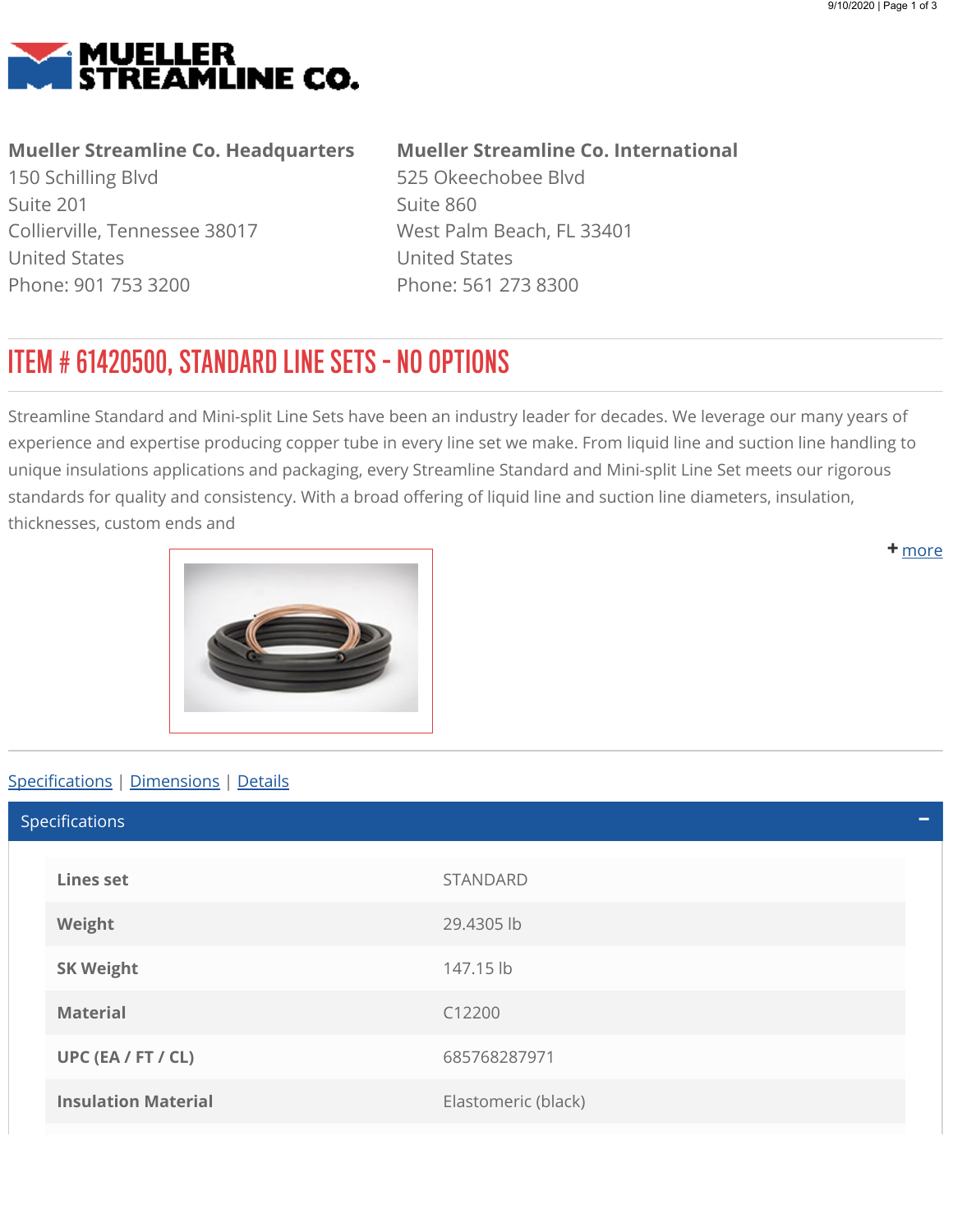| <b>Liquid Line Size</b>                    | 3/8"                                                                           |
|--------------------------------------------|--------------------------------------------------------------------------------|
| <b>Suction Line Size</b>                   | 7/8"                                                                           |
| <b>Insulation Wall Thickness</b>           | $1/2$ "                                                                        |
| 90° Bends                                  | <b>NO</b>                                                                      |
| <b>Standards</b>                           | <b>ASTM B1003</b><br>For HVAC Applications<br>Made in USA<br><b>UL 700 PSI</b> |
| <b>Customization</b>                       | Suction Line Insulation                                                        |
| <b>Finish Option 1 - Flare Fittings</b>    | <b>NO</b>                                                                      |
|                                            |                                                                                |
| <b>Finish Option 2 - Cable Gage</b>        | <b>NO</b>                                                                      |
| <b>Finish Option 3 - Cable Strands</b>     | <b>NO</b>                                                                      |
| <b>Finish Option 4 - T-stat Wire Gauge</b> | <b>NO</b>                                                                      |

<span id="page-1-1"></span><span id="page-1-0"></span>

| <b>Dimensions</b> |                       |         |  |
|-------------------|-----------------------|---------|--|
|                   | Length                | 050 ft  |  |
|                   | <b>Overall Height</b> | 33.5 in |  |
|                   | <b>Overall Length</b> | 33.5 in |  |
|                   | <b>Overall Width</b>  | 8.5 in  |  |
|                   | <b>SK Height</b>      | 34.5 in |  |
|                   | <b>SK Length</b>      | 34 in   |  |
|                   | <b>SK Width</b>       | 45 in   |  |

| <b>Details</b><br>- |                          |  |  |
|---------------------|--------------------------|--|--|
|                     |                          |  |  |
| <b>EA/SK</b>        | $\overline{\phantom{a}}$ |  |  |
| Style               | 910                      |  |  |